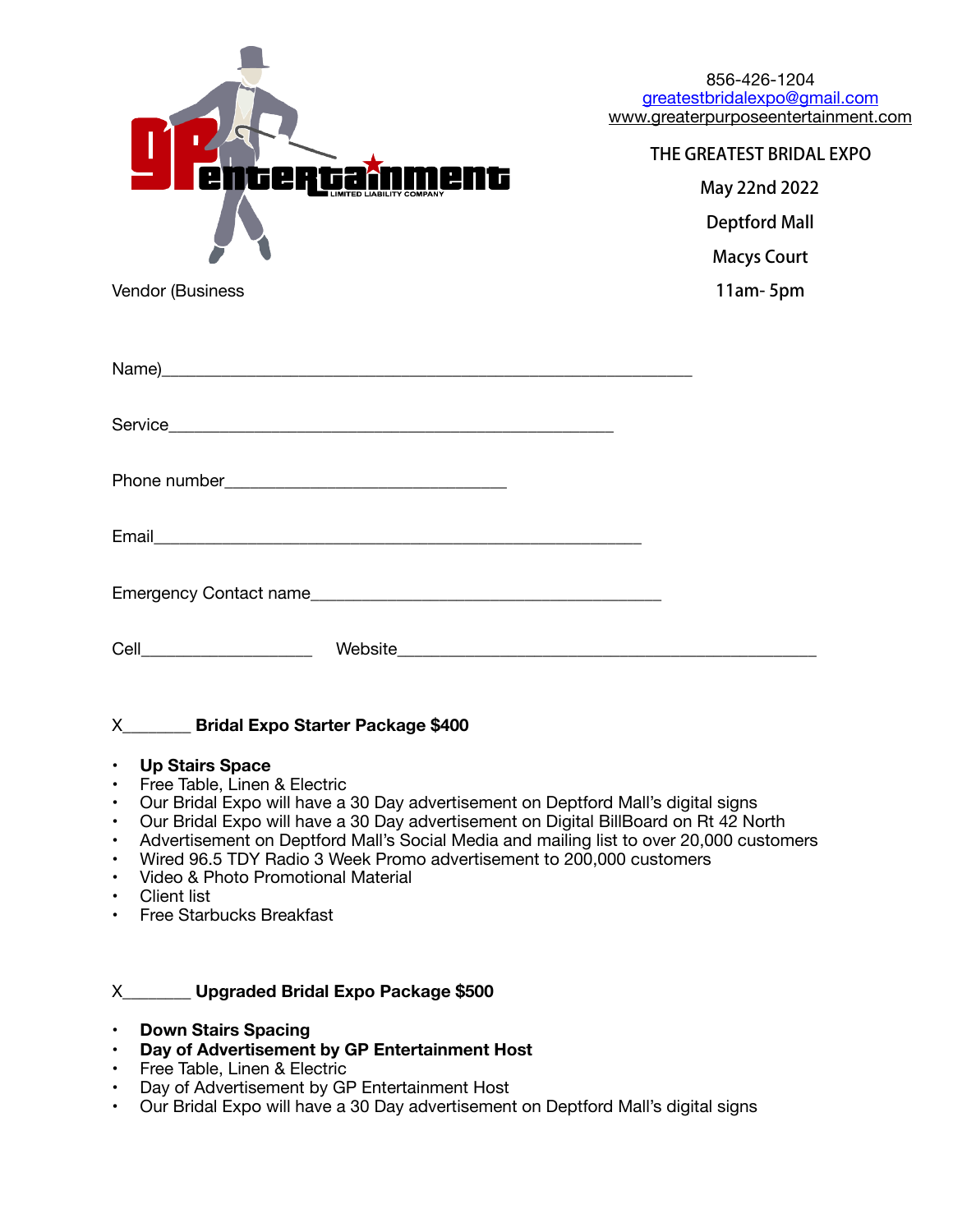- Our Bridal Expo will have a 30 Day advertisement on Digital BillBoard on Rt 42 North
- Advertisement on Deptford Mall's Social Media and mailing list to over 20,000 customers
- Wired 96.5 TDY Radio 3 Week Promo advertisement to an estimated 300,000 customers
- Video & Photo Promotional Material
- Client list
- Free Starbucks Breakfast

X\_\_\_\_\_\_\_\_\_\_ Radio Advertisement **\$600 (Can be added to any package)** 

• **Wired 96.5 TDY Personal Radio Promo for 2 weeks to an estimated 200,000 customers ( Ad will run 2 weeks prior to the Bridal Expo and must be paid by April 17th 2022)** 

The total balance must be paid by 5/15/22. Our expo is on a first come first serve basis and does have limited vendor space. We suggest all vendors send their fee in ASAP to be a part of our expo.

Initials X\_\_\_\_\_\_\_\_\_\_\_

If Exhibitor fails to pay the Balance on or before the Balance Due Date, Exhibitor's right to exhibit may be canceled by GP Entertainment without further notice or refund of any deposit or payment. If Exhibitor cancels its participation in the Show on or before the Balance Due Date, such cancellation will be considered a default on its part, and it will forfeit any deposit or payment made under this Agreement. If Exhibitor cancels its participation in the Show at any time after the Balance Due Date or fails to utilize all or any part of the Exhibit Space, Exhibitor shall remain liable for the full amount of its exhibit fees and any applicable additional charges. Exhibitor's rights and obligations are for the entire Exhibit Space and such rights and obligations are not divisible. After the Balance Due Date, under no circumstances will the Exhibitor be entitled to any credit against, or any reduction of, the amounts due, or to a refund of any amounts paid. Exhibitor and GP Entertainment shall be bound by the Terms, Conditions and Rules set forth in this Agreement, all of which are incorporated in and form a part of this Agreement.

 $I,$ 

give full rights to GP Entertainment to use any photos or videos of my company for advertisement purposes.

Please make all checks payable to: **GP Entertainment**  Please mail payments to PO BOX 562 Berlin NJ 08009

Vendors can pay by Check, Money Order, Credit Card, ApplePay or Venmo if by ApplePay please use the phone number on this form and if by Venmo please use (GP Entertainment) ( Look for our logo)

If Vendors choose to pay by Credit Card, GP Entertainment will automatically deduct the remaining balance on a monthly basis until the balance is paid in full.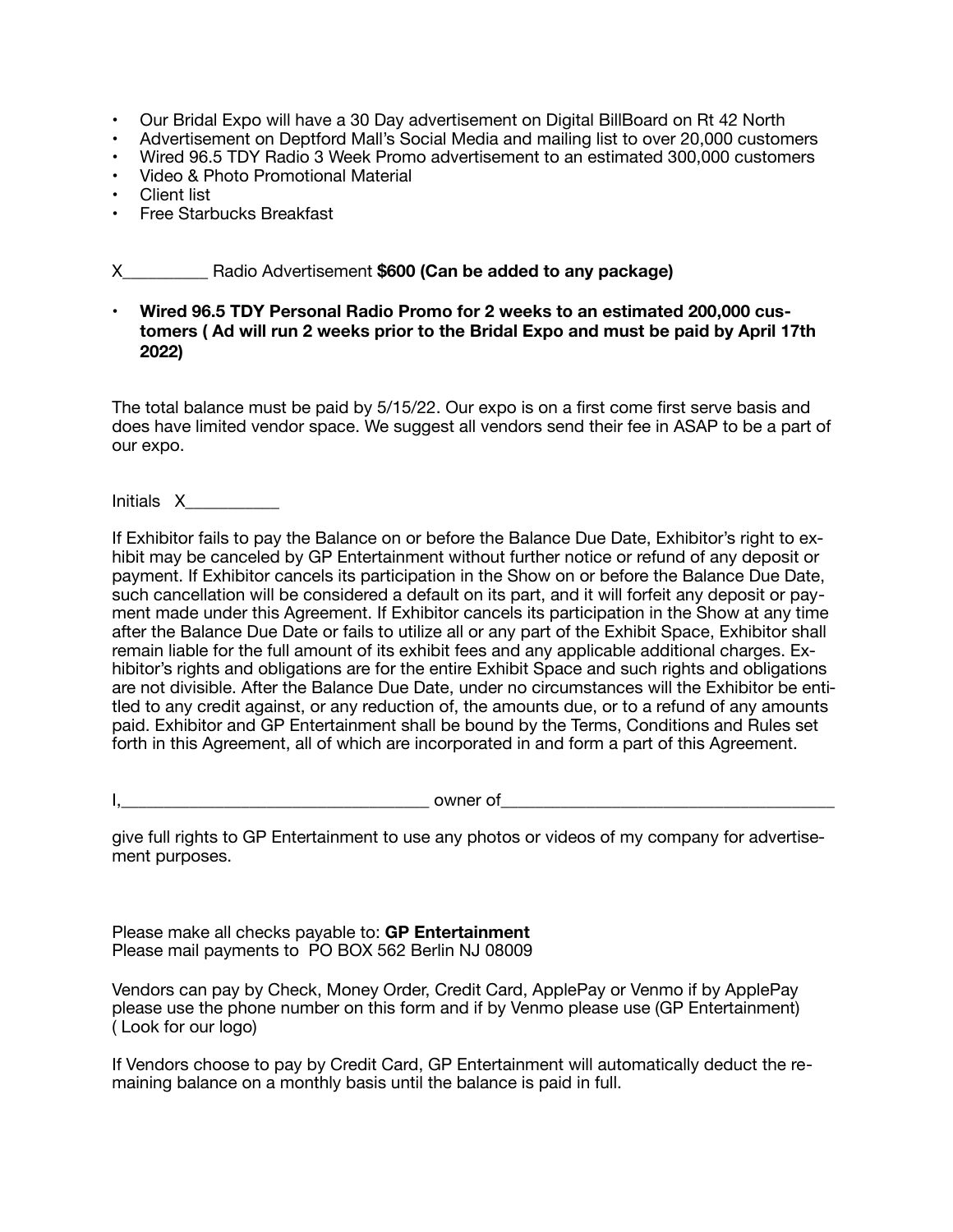## **Credit Card Information**

CREDIT CARD AUTHORIZATION

Please write clearly.

 $\mathsf{I}, \underline{\hspace{1cm}}$ 

allow GP Entertainment to charge my credit card account in the amount of \$ for exhibition fees related to the bridal shows I committed to do according to GP Entertainment Exhibitor Agreement for Event date(s)

I, also agree to pay, by auto pay charged to this same account, the balance of \$ prior to each event as per GP Entertainment's Agreement.

| CARD TYPE: ________________ |  |
|-----------------------------|--|
|                             |  |
|                             |  |
|                             |  |
| BILLING ZIP CODE: 2000      |  |
|                             |  |
|                             |  |

**OPERATING RULES** 

**All vendors must be fully setup by 10:30am NO EXCEPTIONS** 

**1. Vendor shall keep the Premises open for business at all times while conducting its Licensed Activity at the Center and/or during the regular hours for the Center or as otherwise mutually agreed upon by the parties.** 

**2. Vendor shall display no merchandise outside the Premises and shall keep the Premises and any displays in a safe, clean and proper manner. All boxes and other paraphernalia are to be stored under covered tables.** 

**3. Vendor shall make arrangements with the Center management for trash removal and ensure that all trash is promptly removed from the Premises.** 

**4. Any signs used at the Premises shall be professionally prepared, stating the name of the business and reason for display. All signs are subject to Licensor's prior approval. Any signage must be approved by the Center's Marketing Manager prior to entering the Center.** 

**5. Vendor shall, upon execution of this Agreement, adhere to all plans provided to the Center's Marketing Manager related to the Premises layout, location of equipment, setup and take-down, and times and dates of display.**